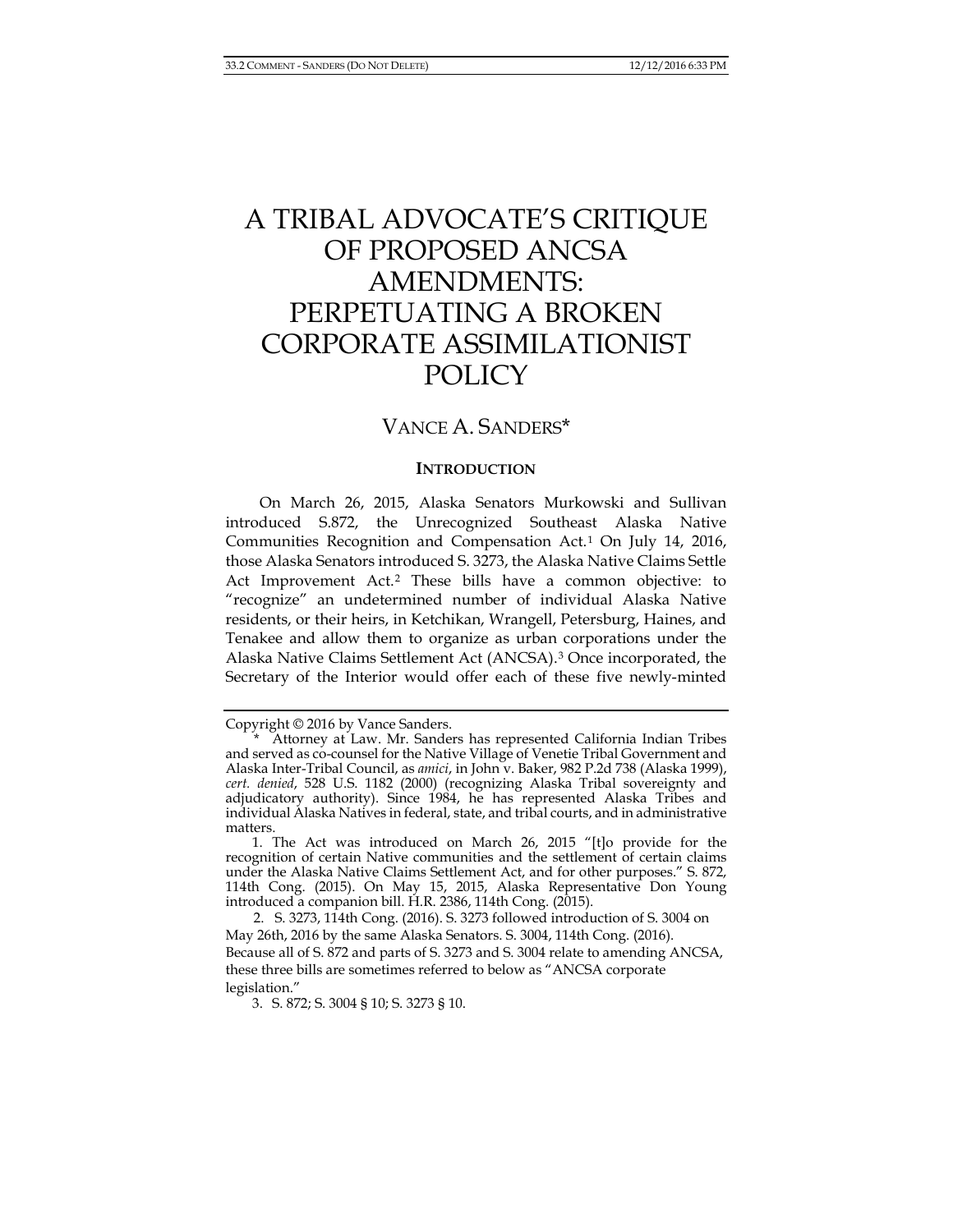corporations 23,040 acres of land (a township each, or 115,200 acres total) as compensation for the extinguishment of their aboriginal claims.[4](#page-1-0) Ostensibly, the creation of these five corporations, and conveyance of a township each rectifies these communities' exclusion from ANCSA fortyfive years ago.[5](#page-1-1) The proposed methodology for that "recognition" perpetuation of a failed engrafted corporate model on Alaska villages is an assimilationist approach. Rather, in recognition of the serious limitations of the ANCSA corporate model, tribal, subsistence, and Native cultural advocates should seek to amend this legislation to provide that land for each of these omitted villages be conveyed to the Secretary of the Interior and held in trust for the four Alaska Tribes and the traditional Tenakee Clan. Alternatively, one corporation could be created for all five communities with one township conveyed by the Secretary of the Interior in Trust for the Tribes and the Clan. The bottom line: this legislation, as introduced, is fundamentally flawed and should be opposed by Alaska Tribal advocates and all others who depend on the truly renewable resources of the Tongass National Forest.

#### **ALASKA TRIBAL STATUS: GOVERNMENT-TO-GOVERNMENT**

Alaska Natives have inhabited present-day Alaska for many thousands of years. Their status as "tribes" was formally acknowledged beginning with Article III of the 1867 Treaty of Cession, through which the United States of America "acquired" Russia's interest in Alaska.[6](#page-1-2) That Treaty divided the population of Alaska into two categories, "inhabitants" and "uncivilized native tribes."[7](#page-1-3) The "inhabitants" were to be admitted to United States citizenship or permitted to return to Russia.<sup>[8](#page-1-4)</sup> The "uncivilized native tribes," meanwhile, were summarily excluded as citizens and "subject to such laws and regulations as the United States may, from time to time, adopt in regard to aboriginal tribes of that country."[9](#page-1-5) The unchallenged interpretation of this provision through present is that the treaty applies the whole body of federal Indian and statutory law to Alaska tribes.[10](#page-1-6)

In 1993—126 years after the Treaty of Cession and twenty-two years after ANCSA's passage—buoyed by an exhaustive solicitor's opinion, the

<sup>4.</sup> *Id.*

<span id="page-1-6"></span><span id="page-1-5"></span><span id="page-1-4"></span><span id="page-1-3"></span><span id="page-1-2"></span><span id="page-1-1"></span><span id="page-1-0"></span><sup>5.</sup> ANCSA, Pub. L. No. 92-203, 85 Stat. 688 (codified as amended at 43 U.S.C. § 1601 (2012) *et seq*.).

<sup>6.</sup> Treaty of Cession, U.S.-Russ., art. III, Mar. 30, 1867, 15 Stat. 539.

<sup>7.</sup> *Id.*

<sup>8.</sup> *Id.*

<sup>9.</sup> *Id.*

<sup>10.</sup> *In re* Naturalization of Minook, 2 Alaska 200, 220–21 (D. Alaska 1904).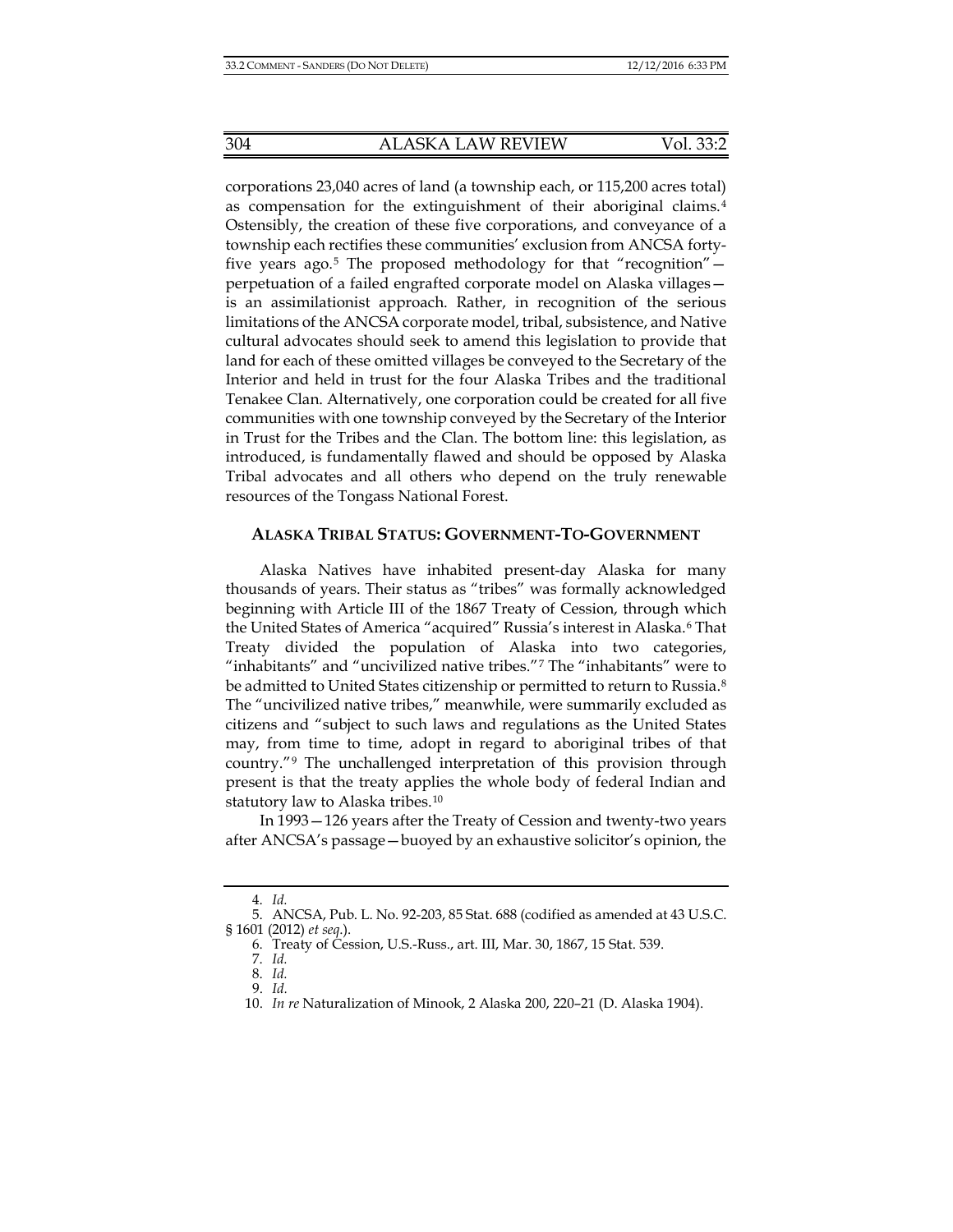Department of the Interior published a list of the federally recognized Alaska tribes.[11](#page-2-0) The next year, Congress enacted the Federally Recognized Tribe List Act of 1994.[12](#page-2-1) This statute directed the Department of the Interior annually to publish the list of recognized tribes; it has done so since that year.[13](#page-2-2) By January 2015, the list included 235 Alaska Native tribes. Among those listed are the Ketchikan Indian Corporation, Wrangell Cooperative Association, Petersburg Indian Association, and Chilkoot Indian Association (Haines).[14](#page-2-3) Tenakee has not been and is not now on that list since it has not met the criteria for inclusion.[15](#page-2-4) However, Tenakee is the customary and traditional use area for the Wooshikitaan Clan.[16](#page-2-5)

The Tribe List Act specifically prohibited the Department of the Interior from removing any tribe from the list absent an act of Congress.[17](#page-2-6) Both the federal<sup>[18](#page-2-7)</sup> and state courts<sup>[19](#page-2-8)</sup> have held this list dispositive. Alaska's executive branch has followed the lead of the courts.[20](#page-2-9) Given recognition of the Alaska Native tribes by the federal and Alaska state courts, as well as the federal and state executive branches and Congress, tribal status in Alaska is well established. Indeed, Alaska Natives have the same status as tribes elsewhere in the country. And they have since

13. *Id.*

<span id="page-2-3"></span><span id="page-2-2"></span><span id="page-2-1"></span>14. Indian entities recognized and eligible to receive services from the United States Bureau of Indian Affairs, 80 Fed. Reg. 1942, 1943 (Jan. 14, 2015) ("The listed Indian entities are acknowledged to have the immunities and privileges available to federally recognized Indian tribes by virtue of their government-togovernment relationship with the United States."). The Tenakee has no listed tribe. *See id.* at 1946–48 (listing other tribes).

15. *See id.* (omitting the Tenakee tribe from the list).

<span id="page-2-5"></span><span id="page-2-4"></span>16. Interview with John Martin, Sr., Tenakee-born Tlingit Elder, in Anchorage, Alaska (Dec. 2013).

17. § 103(4), 108 Stat. at 4971.

<span id="page-2-7"></span><span id="page-2-6"></span>18. *See* Blatchford v. Native Vill. of Noatak, 501 U.S. 775, 779–80 (1991) (adjudicating the interests of Alaska "tribes" prior to publication of the 1993 list); Inupiat Community of the Arctic Slope v. United States, 680 F.2d 122, 124 (Ct. Cls. 1982), *cert. denied*, 459 U.S. 969 (1982); Cogo v. Central Council of Tlingit & Haida Indians*,* 465 F. Supp. 1286, 1291 (D. Alaska 1979) (recognizing the United States holds and protects property in trust for Indian tribes).

<span id="page-2-8"></span>19. John v. Baker, 982 P.2d 738, 751 n.75 (Alaska 1999), *cert. denied*, 528 U.S. 1182 (2000) ("In view of the 1993 recognition by Secretary Deer of the tribal status of Alaska's Native villages . . . the existence of their sovereignty is not in issue. They have the same sovereign powers as recognized tribes in other states.").

<span id="page-2-9"></span>20. Admin. Order No. 186 (State of Alaska Office of the Governor Sept. 29, 2000), http://www.gov.state.ak.us/admin-orders/186.html.

<span id="page-2-0"></span><sup>11.</sup> Indian entities recognized and eligible to receive services from the United States Bureau of Indian Affairs, 58 Fed. Reg. 54,364, 54,368–69 (Oct. 21, 1993). Publication of the list was based on then-Solicitor Sansonetti's conclusion that Alaska villages are tribes. *Id.* at 54,365 (citing Op. Sol. M-36, 975 at 58–59 (Jan. 11, 1993)).

<sup>12.</sup> Pub. L. No. 103-454, 108 Stat. 4791 (1994) (codified at 25 U.S.C. § 479a).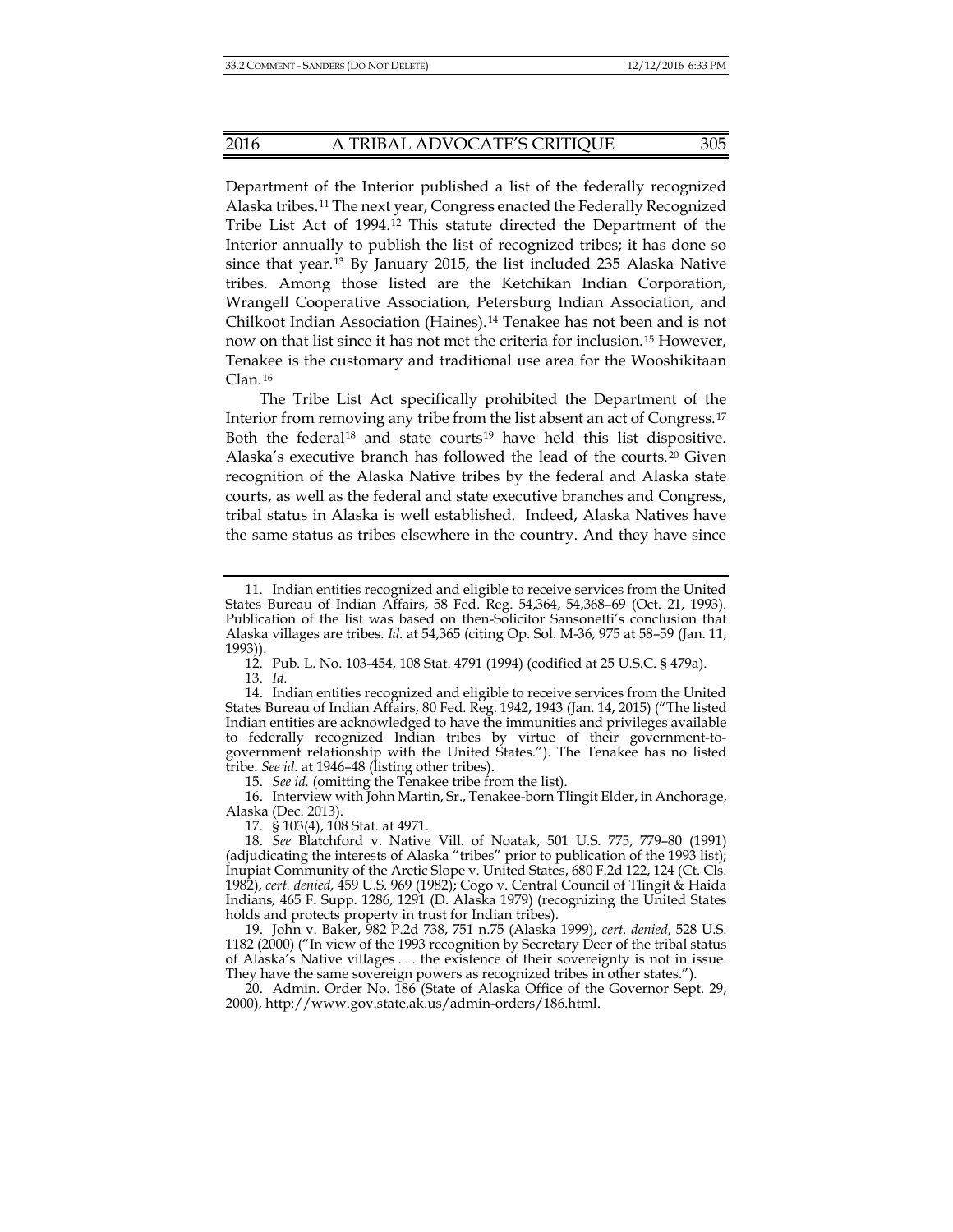begun to exercise those government-to-government powers in ways Alaska's Congressional delegation has yet to fully understand.

### **ANCSA'S CORPORATE MODEL IS INIMICAL TO ALASKA TRIBES AND SHOULD NOT BE PERPETUATED BY NEW ANCSA LEGISLATION**

In 1971, Congress passed the Alaska Native Claims Settlement Act (ANCSA) to extinguish Alaska aboriginal title to Alaska lands in consideration for title to some forty-four million acres of land and almost \$1 billion.[21](#page-3-1) Alaska Natives "supported ANCSA as a formal recognition of their longstanding use and occupancy of the land. They thought it would safeguard their traditional subsistence-based economy by securing title to that land for generations." $22$  The corporate model chosen by Congress to implement the landholding portion of the settlement doomed that fundamental hope:

<span id="page-3-0"></span>[C]ongress did not convey the land to tribal entities. When Congress enacted ANCSA, it considered tribal governments to be an impediment to assimilation. Instead, the law required the Natives to set up village and regional corporations to obtain title to the land. The land that ANCSA conveyed does not belong to Alaska Natives, it belongs to these corporations. Hence, the Native corporations are the most visible structures established under this legislation. But these corporate structures put the land at risk. For Native land is now a corporate asset. Alaska Natives fear that, through corporate failure, corporate takeovers, and taxation, they could lose their land.<sup>[23](#page-3-3)</sup>

<span id="page-3-1"></span><sup>21.</sup> 43 U.S.C. § 1605 (2012). ANCSA revoked all of the existing Native reserves except one, Annette Island, 43 U.S.C. § 1618(a) (2012), repealed the authority for new Native allotment applications, 43 U.S.C. § 1617(d) (2012), and declared a broad policy to settle land claims. 43 U.S.C. § 1601(d) (2012).

<span id="page-3-2"></span><sup>22.</sup> Martha Hirschfield, Note, *The Alaska Native Claims Settlement Act: Tribal Sovereignty and the Corporate Form*, 101 YALE L.J. 1331, 1331 (1992) [hereinafter Hirschfield, *Tribal Sovereignty*]; *see also* THOMAS R. BERGER, VILLAGE JOURNEY: THE REPORT OF THE ALASKA NATIVE REVIEW COMMISSION vii–viii (1985) [hereinafter BERGER, VILLAGE JOURNEY].

<span id="page-3-3"></span><sup>23.</sup> BERGER, VILLAGE JOURNEY, *supra* note [22,](#page-3-0) at 6. British Columbia Supreme Court Justice Thomas R. Berger was appointed in 1983 by the Inuit Circumpolar Conference to conduct the Alaska Native Review Commission "to review the Alaska Native Claims Settlement Act of 1971." *Id.* at vii. This task took Justice Berger to Native villages all over Alaska "to hear the evidence of Alaska Natives – Eskimos, Indians, and Aleuts." *Id.* VILLAGE JOURNEY is a must read for any policy maker serious about meaningfully addressing the economic, social, and cultural issues still faced by Alaska Natives.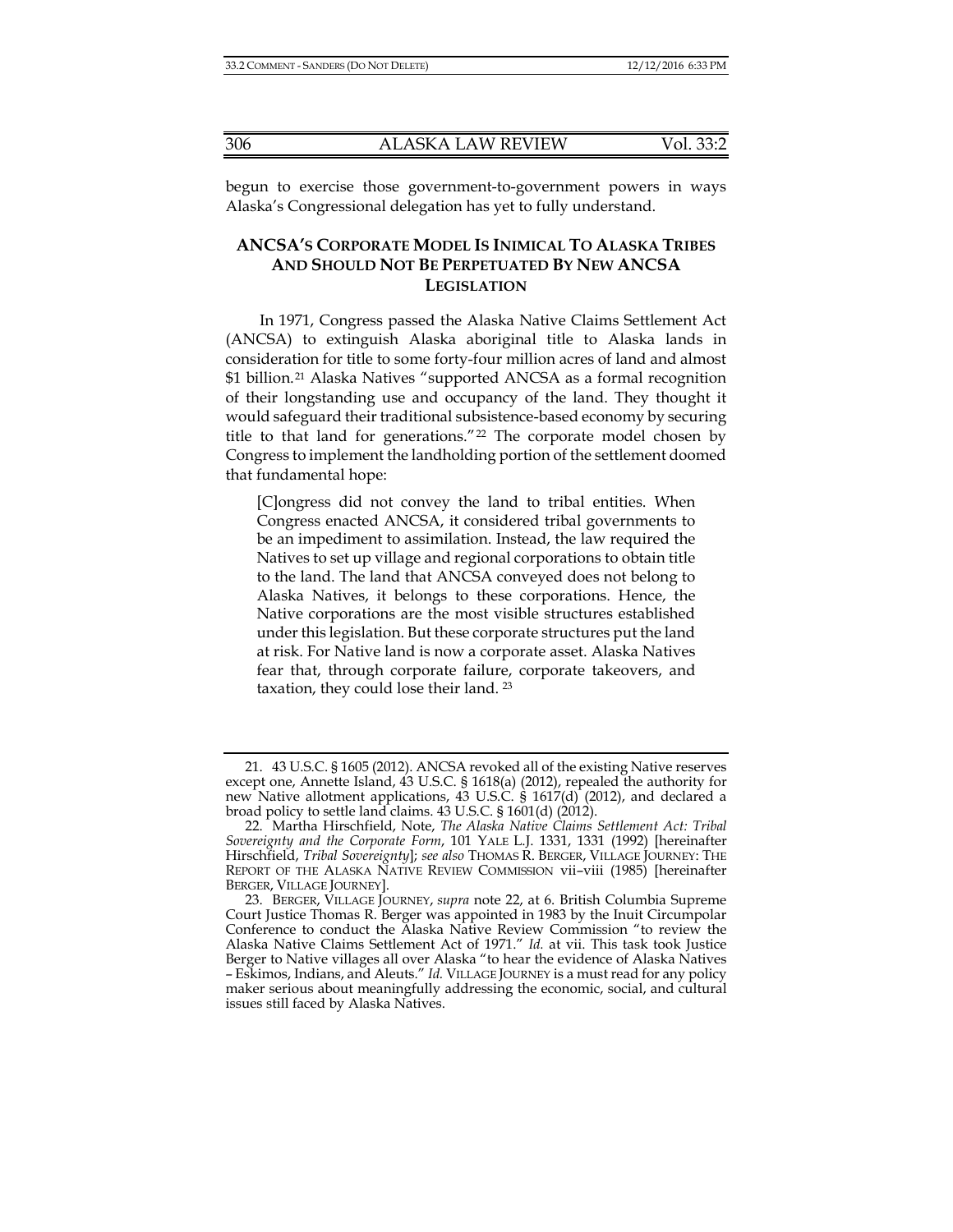Any policy maker serious about protecting Alaska aboriginal peoples' ties to the land and its renewable resources should also heed the Alaska Native Review Commission's prescient findings. Among those findings, made after holding extensive field hearings all over Alaska from 1983 to 1985, close in time to ANCSA's enactment, are:

In 1971, Alaska Natives believed that, if they owned their own land, they could protect the traditional economy and a village way of life. Subsistence is at the core of village life, and land is the core of subsistence. You cannot protect the one unless you protect the other. [ANCSA] has protected neither. One of the ironies of ANCSA is that, in Alaska, where the Native peoples live closer to the land and sea, with greater opportunities for selfsufficiency than Natives of any other state, they have no clearly defined tribal rights, no rights as Native peoples to fish or wildlife. Elsewhere in the United States and Canada, Native communities enjoy special rights. ANCSA extinguished aboriginal hunting and fishing rights throughout Alaska.<sup>[24](#page-4-0)</sup>

It is remarkable how little ANCSA assimilationist policy has changed on the federal level in the thirty years since the publication of *Village Journey*. This seminal work's findings surprise no one—then or now.

A 1985 Department of the Interior study on the effects of ANCSA's implementation observed:

[O]ne must bear in mind the limitations of the corporate form of organization as a means of delivering benefits. Corporations can transfer money directly to the shareholders either by giving them jobs or by paying them dividends. ANCSA corporations have only been able to employ a small fraction of Natives, and most corporations have been unable to pay significant dividends.[25](#page-4-1)

More recently, in 2013, the Indian Law and Order Commission, formed by Congress to investigate criminal jurisdiction in Indian country, shed light on the deplorable public safety conditions in Alaska Native communities, and recommended remedying those conditions.[26](#page-4-2) Here, the Commission report acknowledged that "a number of strong arguments can be made that [Alaska fee] land may be taken into trust and treated as

<span id="page-4-3"></span><sup>24.</sup> *Id.* at 60*.*

<span id="page-4-1"></span><span id="page-4-0"></span><sup>25.</sup> Hirschfield, *Tribal Sovereignty*, *supra* note [22,](#page-3-0) at 1338 (internal citations omitted).

<span id="page-4-2"></span><sup>26.</sup> INDIAN LAW AND ORDER COMM'N, A ROADMAP FOR MAKING NATIVE AMERICA SAFER: REPORT TO THE PRESIDENT AND CONGRESS OF THE UNITED STATES 33– 61 (2013) [hereinafter INDIAN LAW AND ORDER COMM'N, ROADMAP].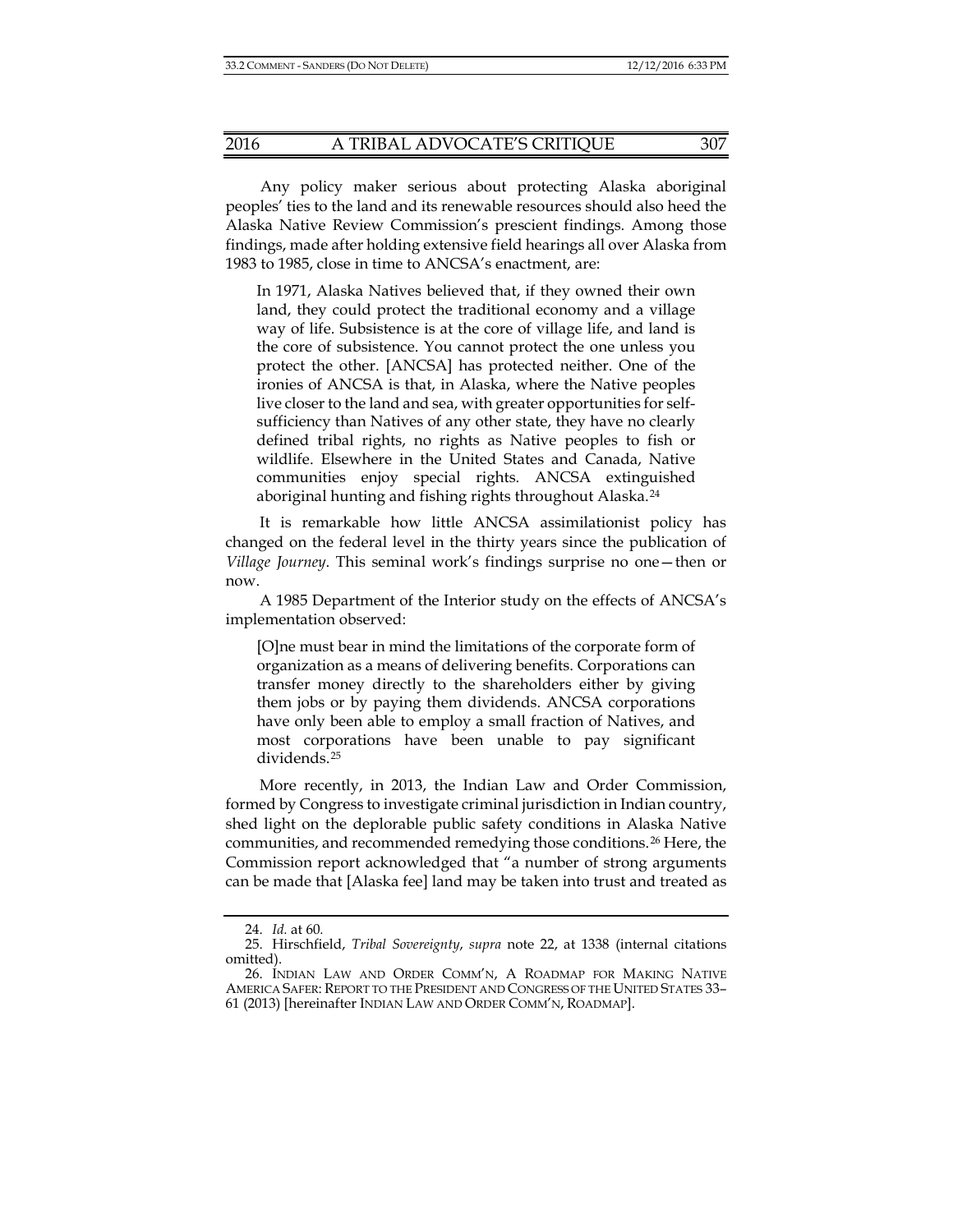Indian country" and "[n]othing in ANCSA expressly barred the treatment of former [Alaska] reservation and other Tribal fee lands as Indian country."[27](#page-5-0) The Commission recommended allowing these lands to be placed in trust for Alaska Natives,<sup>[28](#page-5-1)</sup> a recommendation endorsed by the Secretarial Commission on Indian Trust Administration and Reform, established by former Secretary of the Interior Ken Salazar.[29](#page-5-2)

<span id="page-5-6"></span>With these policy recommendations for reform, spanning thirty years, one may reasonably ask why Alaska Senators Murkowski and Sullivan and Representative Young would propose any ANCSA amendments that utilize the ill-considered and wholly ineffective corporate model.[30](#page-5-3) Unless an Alaska Native is directly employed by a profit-making ANCSA corporation, or receives occasional dividends, the corporate model does not benefit him or her. It provides no cultural, traditional, or subsistence protective benefits. The failed corporate model is designed primarily to promote commercial activities on land owned by state-chartered corporations wholly divorced from traditional Native land use. As history in the Tongass has shown, this profit focus results in intense clearcut logging of many Southeast Alaska village core subsistence use areas that village residents depend on for personal and cultural sustenance.[31](#page-5-4)

### **PENDING ANCSA CORPORATE LEGISLATION PERPETUATES ANCSA'S FUNDAMENTAL FLAWS**

S. 872's stated purposes (similarly indicated in S. 3004 and S. 3273) are to "redress the omission of the communities [of Ketchikan, Wrangell, Petersburg, Haines, and Tenakee] . . . from eligibility by authorizing the Native people enrolled in [those] communities to form Urban Corporations . . . under [ANCSA] . . . and to receive certain settlement land pursuant to that act."<sup>[32](#page-5-5)</sup> To achieve these purposes, the Secretary of

<sup>27.</sup> *Id.* at 45, 52.

<sup>28.</sup> *Id*. at 51–55.

<span id="page-5-2"></span><span id="page-5-1"></span><span id="page-5-0"></span><sup>29.</sup> U.S. DEP'T. OF THE INTERIOR, REPORT OF THE COMMISSION ON INDIAN TRUST ADMINISTRATION AND REFORM 66 (2013).

<span id="page-5-3"></span><sup>30.</sup> In an e-mail to Julie Koehler, Senator Murkowski advised that pursuant to S. 872, "[t]he land would be used to help the corporations make money to aid their shareholders." E-mail from Lisa Murkowski, U.S. Senator, Alaska, to Julie Koehler, Southeast Alaska Conservation Council (Dec. 7, 2015, 10:03 AM) (on file with author). In other words, more of the same.

<span id="page-5-4"></span><sup>31.</sup> *See, e.g.,* Hanlon v. Barton, 740 F. Supp. 1446 (D. Alaska 1988), *consolidated with* City of Tenakee Springs v. Clough, 750 F. Supp. 1406 (D. Alaska 1988), *rev'd on other grounds*, 915 F.2d 1308 (9th Cir. 1990) (litigating the effects of industrial scale timber activities in the Tongass National Forest).

<span id="page-5-5"></span><sup>32.</sup> S. 872, 114th Cong. § 2(b) (2015); *see also* S. 3004, 114th Cong. § 10 (2016); S. 3273, 114th Cong. § 10 (2016).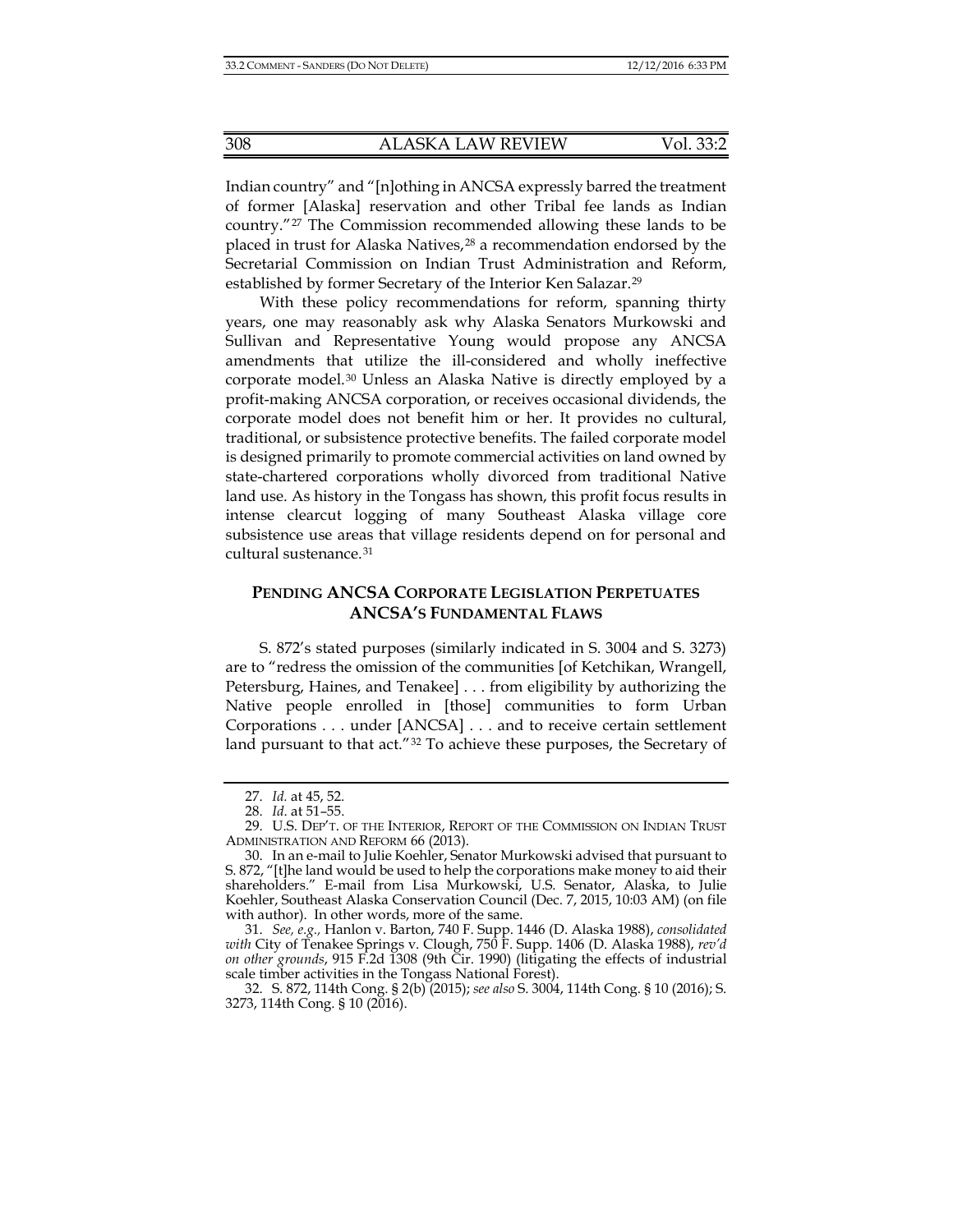the Interior is directed to enroll each individual Native in the newlycreated urban corporations, to issues shares of stock, and to offer as compensation each of these urban corporations 23,040 acres of land, which "*shall* give preference to land with commercial purposes and *may* include subsistence and cultural sites, aquaculture sites, hydroelectric sites, tideland, surplus Federal property and eco-tourism sites."[33](#page-6-0) Lest there be any doubt about the importance and protection of traditional subsistence areas for these five communities relative to those for commercial purposes, the use of "shall" in the commercial context and "may" in non-commercial contexts dispels that doubt. Ironically, over thirty years after Justice Berger documented the fundamentally flawed corporate model as protective of Alaska Natives' subsistence uses, S. 872 contains this same corporate overlay.

The 23,040 acres to each urban corporation would be comprised of "local" public lands, which, as now drafted, could come from any lands, no matter their importance for subsistence, cultural, or traditional uses.[34](#page-6-1) The bill provides that "[t]he Secretary *shall* offer as compensation under this subsection local areas of historical, cultural, traditional and economic importance to Alaska Natives from the Villages of Haines, Ketchikan, Petersburg, Tenakee, or Wrangell."[35](#page-6-2) And the Secretary "*shall* give preference to land with commercial purposes" in making these land selections and withdrawals.<sup>[36](#page-6-3)</sup>

Read together, these mandatory provisions *require* the Secretary to focus on lands historically, culturally, traditionally, and economically important to these five Native villages, which *shall* be used for commercial purposes. As the Southeast Native villages of Hoonah, Hydaburg, Craig, Kake, Klawock, Yakutat, and Kasaan can attest, this mandate inevitably will result in clearcut logging in these five rural communities, with irreversible losses to the subsistence, cultural, and traditional uses long predating those selections and industrial scale logging.

As written, S. 872 and Section 10 of S. 3273 provide no protections for lands set aside by Congress in the Alaska National Interest Lands Conservation Act (ANILCA).[37](#page-6-4) Nor do they protect *any* of the 732,463

<span id="page-6-1"></span><span id="page-6-0"></span><sup>33.</sup> S. 872 § 6(a)(2)(B)(i), (ii) (emphasis added); *see also* S. 3004 § 10(e); S. 3273 § 10(e).

<sup>34.</sup> S. 872 § 6(a)(2)(A); *see also* S. 3004 § 10(e); S. 3273 § 10(e).

<sup>35.</sup> S. 872 § 6(a)(2)(A); *see also* S. 3004 § 10(e); S. 3273 § 10(e).

<span id="page-6-3"></span><span id="page-6-2"></span><sup>36.</sup> S. 872 § 6(a)(2)(B)(i) (emphasis added); *see also* S. 3004 § 10(e); S. 3273 § 10(e).

<span id="page-6-4"></span><sup>37</sup>*. See* S. 872, 114th Cong. (2015); ANILCA, 16 U.S.C. § 3101(b) (1980) ("It is the intent of Congress in this Act . . . to provide for the maintenance of sound populations of, and habitat for, wildlife species of inestimable value to the citizens of Alaska and the Nation, including those species dependent on vast relatively undeveloped areas [and] to preserve in their natural state extensive unaltered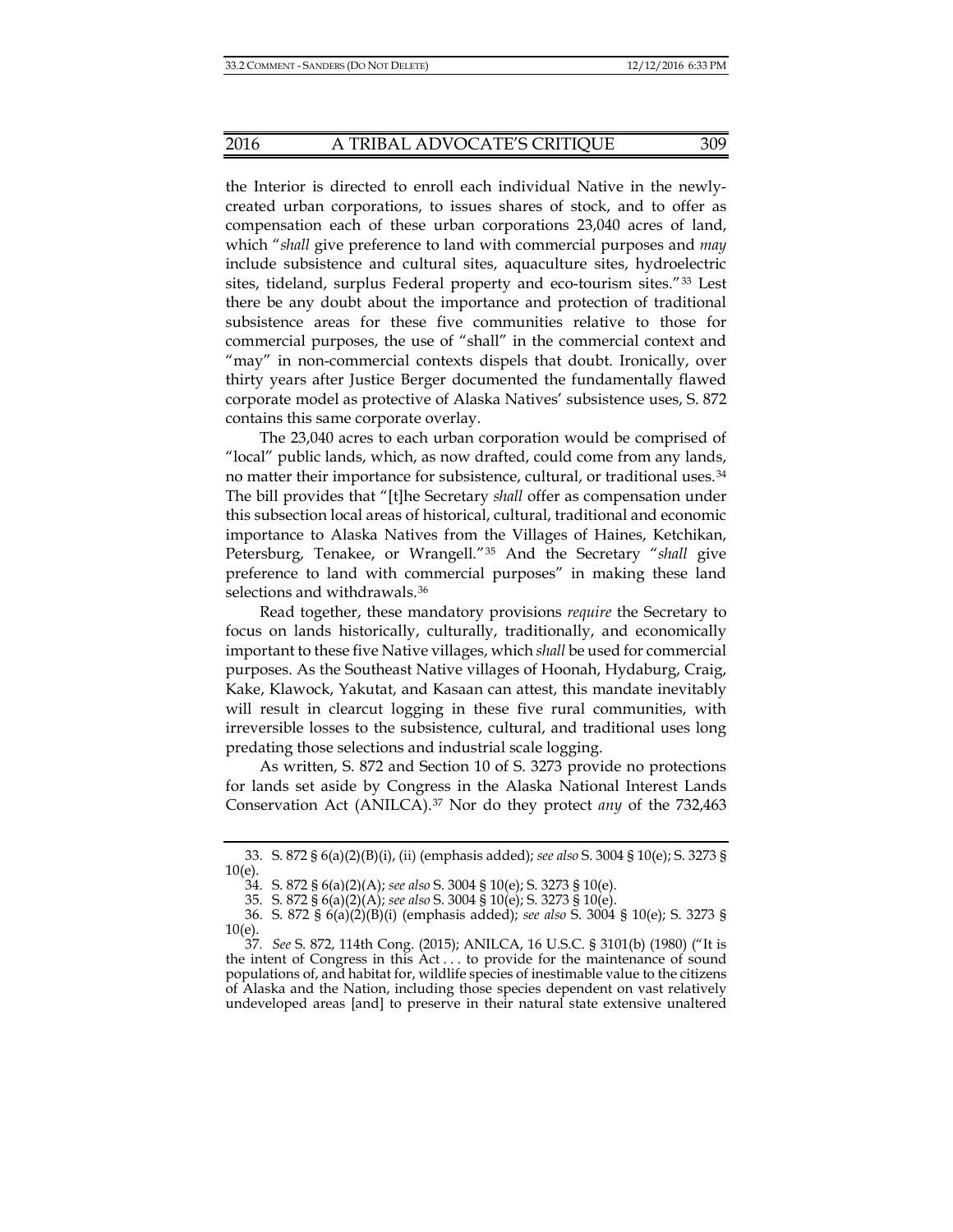acres of legislated Land Use Designation (LUD) IIs and the 300,473 acres of wilderness created in the 1990 Tongass Timber Reform Act (TTRA).[38](#page-7-0) Enacting legislation such as S. 872, S. 3004, and S. 3273 would likely lead to up to 115,200 acres of new clearcuts in the Tongass National Forest and hardly serves either of these important purposes. Ironically, TTRA passed the U.S. Senate 99-0, including aye votes from Senators Stevens and Murkowski.[39](#page-7-1) These 732,463 acres of legislated LUD IIs and 300,473 acres of wilderness include lands with great importance to Native and other communities in the Tongass National Forest for protection of salmon watersheds, fishing, hunting, subsistence, berry picking, and cultural and historical recreational values.[40](#page-7-2) Notably, these LUD II-protected areas had broad support from small Native and non-Native communities throughout the Tongass who recognized the importance of permanently protecting these special areas. S. 872, S. 3004, and S. 3273 undermine ANILCA's and the TTRA's fundamentally important land use protections in one fell swoop. The sound public policy in the TTRA is now threatened by the corporate greed driving S. 872.

In 2014 the Sealaska Lands Entitlement Act was signed into law, ostensibly to finalize the land conveyances for the nearly 20,000 Native shareholders of Sealaska, including shareholders in all five communities targeted in S. 872 and Section 10 of S. 3273.[41](#page-7-3) It also established 152,067 acres of additional legislative LUD IIs in the Tongass.[42](#page-7-4) Now, S. 872, S. 3004, and S. 3273 threaten those additional LUD II areas.

It is difficult to imagine how legislation enacted just a few years ago to finalize land conveyances to 20,000 Native shareholders of Sealaska and to protect over 150,000 acres used by many of those shareholders could so blithely be jeopardized under the guise of recognizing five communities some forty-five years after ANCSA's enactment.

S. 872, S. 3004, and S. 3273 also provide that the urban corporations would receive the surface estates on the selected lands, with Sealaska to

arctic tundra, boreal forest and coastal rainforest ecosystems . . . .").

<span id="page-7-0"></span><sup>38.</sup> *See* S. 872; S. 3004 § 10; S. 3273 § 10; *see also* Tongass Timber Reform Act, Pub. L. No. 101-626, §§ 201–202, 104 Stat. 4426, 4428–30 (1990) (codified as amended at 16 U.S.C. § 539 (1994)) (adding acreage to LUD II and wilderness designations).

<span id="page-7-1"></span><sup>39.</sup> Bart Koehler, *25th Anniversary of the Tongass Timber Reform Act,* SOUTHEAST ALASKA CONSERVATON COUNCIL (Nov. 28, 2015), http://www.seacc.org/25th\_anniversary\_of\_the\_tongass\_timber\_reform\_act.

<span id="page-7-2"></span><sup>40.</sup> Pub. L. No. 101-626, 104 Stat. 4426 (1990) (codified as amended at 16 U.S.C. § 539 (1994)).

<span id="page-7-4"></span><span id="page-7-3"></span><sup>41.</sup> Carl Levin and Howard P. "Buck" McKeon National Defense Authorization Act for Fiscal Year 2015, Pub. L. No. 113-291, 128 Stat. 3292 § 3002 (2014).

<sup>42.</sup> *Id.* § 3002(f).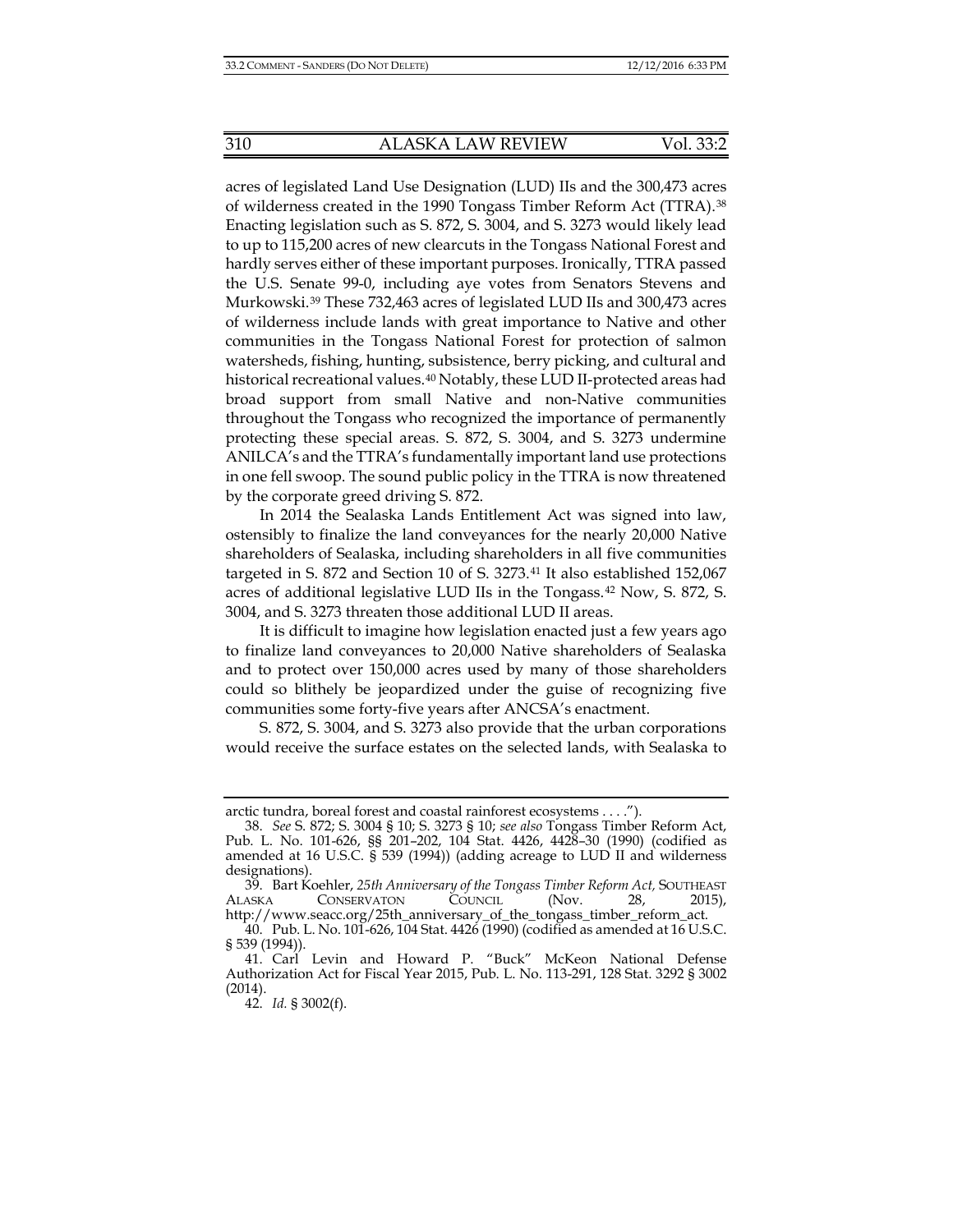receive the subsurface estates.[43](#page-8-0) At least one commentator has criticized this split estate component of ANCSA:

Although severance of ownership between surface and subsurface estates is not unusual in Alaska, and villages must consent to subsurface development within their boundaries, this division of title raises problems of accountability. Thus, while village corporations are established as autonomous entities, the powers granted to the regions can put serious limitations on their independence.[44](#page-8-1)

And this and other commentators have characterized this "Village consent" provision as illusory:

[G]iven the conflict in the Act between the role of the villages in protecting subsistence interests for small groups of Natives and the role of the regions in further resource development for the benefit of Native Alaskans as a whole, some commentators believe it unlikely that villages would be able to exercise absolute veto power over regional subsurface development plans. "[T]he Village Corporation cannot veto exploration which would not affect subsistence values or subsistence sites, nor can it demand compensation except as a substitute for the value of the surface estate lost."[45](#page-8-2)

This plethora of fundamental problems—mandatory selection of subsistence, cultural, or traditional use areas for commercial development; lack of control over subsurface mining, drilling, and other subsurface activities; and perpetuation of the fatally flawed ANCSA corporate model—should doom S. 872, S. 3004, and S. 3273 from a Tribal perspective. Washington policy makers seem to have learned nothing from ANCSA's failed corporate model. By contrast Alaska tribes have learned that ANCSA's focus on commercialization of traditional Tribal lands is the very definition of assimilation. Indeed, and ironically, it is assimilation by slow, sure demise of truly renewable resources from the land. And, as Justice Berger learned over thirty years ago from his field hearings, it is the land that sustains Alaska Natives, not money from industrial-scale clearcutting or an occasional dividend.

<sup>43.</sup> S. 872; S. 3004 § 10; S. 3273 § 10.

<span id="page-8-1"></span><span id="page-8-0"></span><sup>44.</sup> Hirschfield, *Tribal Sovereignty*, *supra* note [22,](#page-3-0) at 1337 (quoting 43 U.S.C. § 1613(f) (1988)).

<span id="page-8-2"></span><sup>45.</sup> *Id*. at 1337 n.45 (citing Monroe E. Price, *Region-Village Relations under the Alaska Native Claims Settlement Act*, 5 UCLA ALASKA L. REV. 237, 254 (1976)).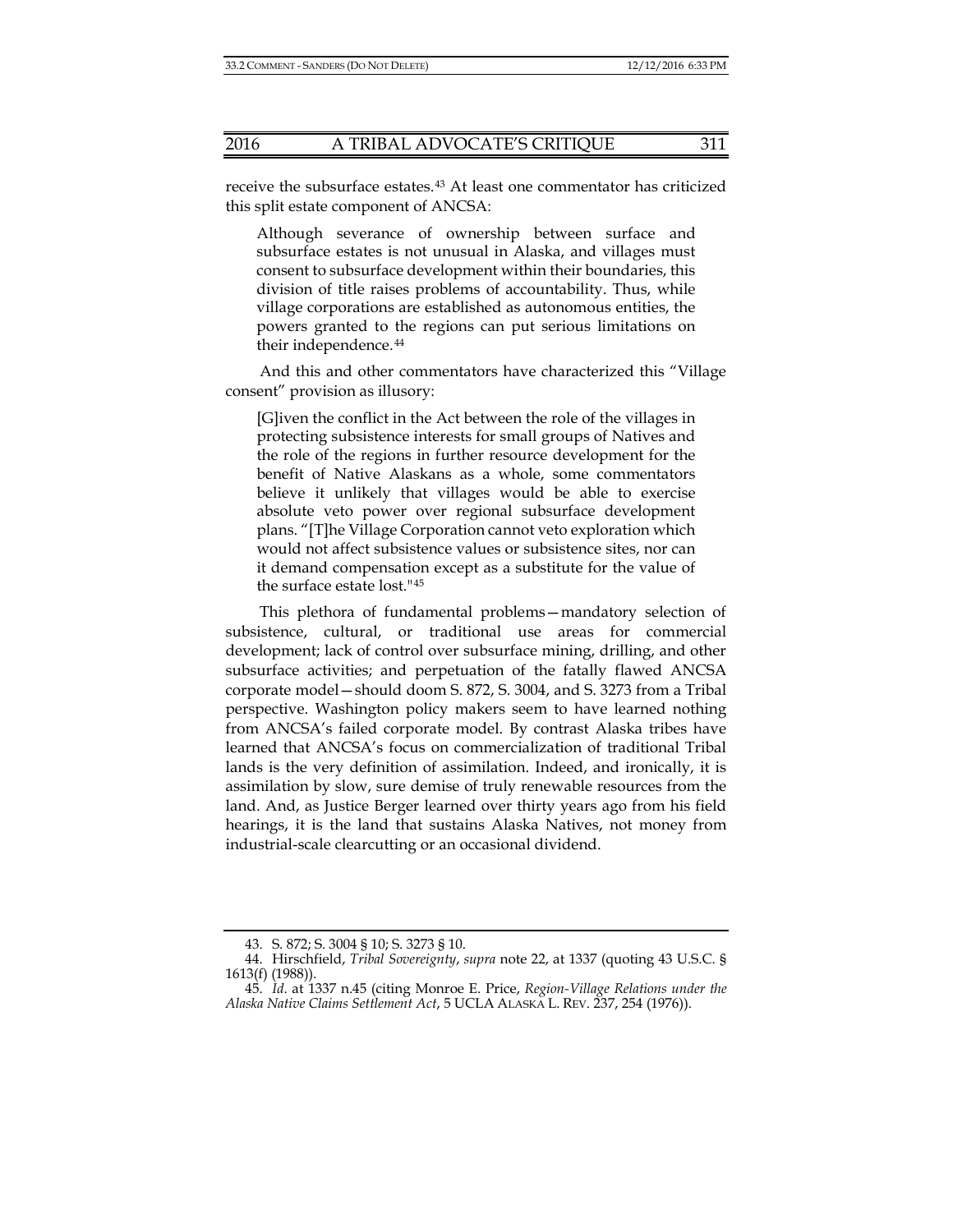# **ALTERNATE PROPOSALS TO PENDING ANCSA CORPORATE LEGISLATION**

S. 872, S. 3004, and S. 3273 are not the only means to "redress the omission" of the five Southeast Alaska communities and to account for the intense commercial development of 115,200 acres of fundamentally important Native-use lands. Certain viable alternatives should instead be meaningfully pursued.

#### **A. Convey Withdrawn Lands in Trust for The Four Alaska Indian Tribes and Traditional Tenakee Clan**

At the time of ANCSA's 1971 passage, Alaska tribal status was not nearly as certain as it is today. Following the Federally Recognized Tribe List Act of 1994, annual publication of the list of federally recognized Tribes, and the Alaska Supreme Court's decision in *John v. Baker*,[46](#page-9-0) Alaska tribal status is now certain. It is also now certain that the Secretary of the Interior may take lands in trust for Alaska tribes under Section 5 of the Indian Reorganization Act (IRA) as amended.[47](#page-9-1)

Due in part to a Federal District Court's decision in *Akiachak Native Community v. Salazar*,[48](#page-9-2) the 2013 Indian Law and Order Commission's Report,[49](#page-9-3) and the Report of the Commission on Indian Trust and Administration Reform,<sup>[50](#page-9-4)</sup> the Department of the Interior published a final rule relating to land acquisitions in Alaska on December 23, 2014[.51](#page-9-5) Accordingly, the Department may take lands in Alaska in trust for Alaska tribes under Section 5 of the IRA.

This is a significant development. In response to comments that removal of the "Alaska exception" would be contrary to ANCSA, the Department stated "[i]t is important to remember that Alaska Native land and history did not commence with ANCSA, and that ANCSA did not terminate Alaska Native tribal governments . . . [ANCSA] did not repeal the Secretary's authority to take land into trust in Alaska under the

<sup>46.</sup> 30 P.3d 68 (Alaska 2001).

<span id="page-9-1"></span><span id="page-9-0"></span><sup>47.</sup> Act of May 1, 1936, Pub. L. No. 74-538, 49 Stat. 1250 § 1 (codified at 25 U.S.C. § 5119).

<span id="page-9-2"></span><sup>48.</sup> 935 F. Supp. 2d 195 (D.D.C. 2013) (successfully challenging the Department's "Alaska exception" to taking lands in trust under Section 5 of the IRA).

<span id="page-9-3"></span><sup>49.</sup> INDIAN LAW AND ORDER COMM'N, ROADMAP, *supra* note [26](#page-4-3) (intending to make Alaska Native communities and lands safer).

<span id="page-9-4"></span><sup>50.</sup> U.S. DEP'T. OF THE INTERIOR, REPORT OF THE COMMISSION ON INDIAN TRUST ADMINISTRATION AND REFORM, *supra* note [29,](#page-5-6) at 66 (recommending ANCSA amendments to allow taking of lands into trust).

<span id="page-9-5"></span><sup>51.</sup> Land Acquisitions in the State of Alaska, 79 Fed. Reg. 76,888, 76,888–97 (Dep't of the Interior Dec. 23, 2014) (codified at 25 C.F.R. Part 151).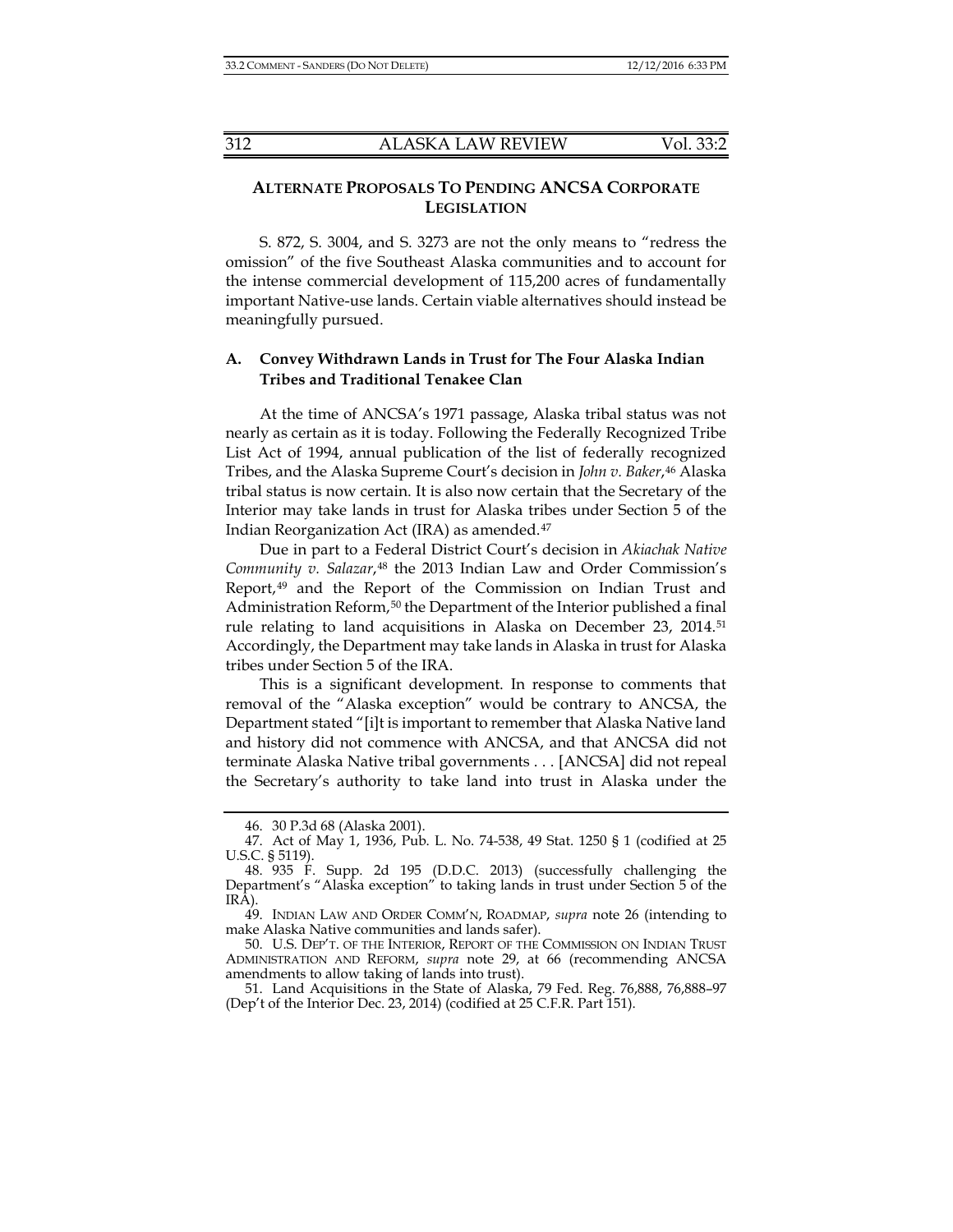IRA."[52](#page-10-0) Moreover, the Department found that taking land in trust for Alaska Native tribes would:

Allow Alaska Native tribes to regulate and protect their traditional land bases in Alaska and potentially obtain tax income to support the exercise of essential governmental functions, such as providing infrastructure and human services; [i]mprove Alaska Native tribes' ability to maintain their cultural integrity, including language preservation, religion, traditional Native foods, and other aspects of tribal identity and sovereignty; [p]romote and strengthen tribal self governance and determination, which are closely associated with sovereignty over and management of tribal lands; [a]llow tribal members, rather than corporate shareholders, to guide development to take more useful forms and improve standards of living for all tribal members; [a]dvance the policy goals established by Congress in the IRA, eight decades ago, of protecting tribal lands and advancing tribal self-determination.<sup>[53](#page-10-1)</sup>

For all these reasons, and more, S. 872 and Section 10 of S. 3273 should be amended to instruct the Secretary to take withdrawn lands in trust for the tribes in Ketchikan, Wrangell, Petersburg, Haines and the traditional Tenakee Clan.

# **B. Alternatively, Create One New Southeast Urban Corporation, and Convey Withdrawn Lands in Trust for The Four Alaska Indian Tribes And Traditional Tenakee Clan**

Alternatively, S. 872, S. 3004, and S. 3273 could be amended to provide for the creation of a single urban corporation for all five of the omitted villages. A township of land could then be conveyed to the Secretary of the Interior under Section 5 of the IRA, as amended, to be held in trust for the four Tribes in Ketchikan, Wrangell, Petersburg, and Haines, and for the traditional Tenakee Clan.

### **C. Preserve Wilderness, National Monuments, and Legislated LUD II Areas Established in ANILCA, TTRA, and the Sealaska Act.**

<span id="page-10-0"></span>Minimally, S. 872, S. 3004, and S. 3273 should be amended to prevent the Secretary of the Interior from offering any lands previously designated by Congress as Wilderness, National Monuments, or

<sup>52.</sup> *Id.* at 76,890.

<span id="page-10-1"></span><sup>53.</sup> *Id.* at 76,891.